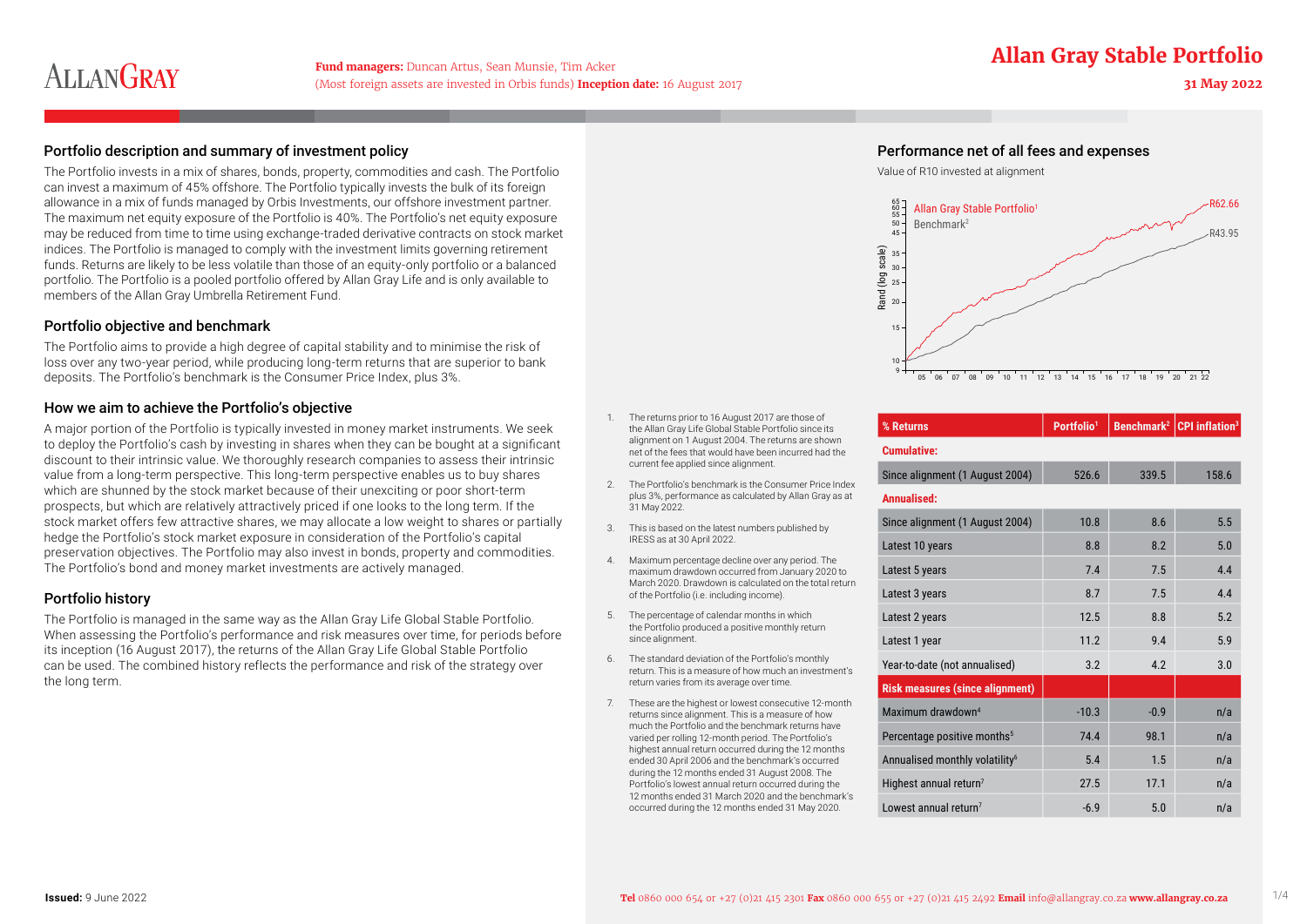## **Fund managers:** Duncan Artus, Sean Munsie, Tim Acker **Allan Gray Stable Portfolio**

# **ALLANGRAY**

### (Most foreign assets are invested in Orbis funds) **Inception date:** 16 August 2017 **31 May 2022**

#### Suitable for those investors who

- **Are risk-averse and require a high degree of capital stability**
- Seek both above-inflation returns over the long term, and capital preservation over any two-year period
- **Require some income but also some capital growth**
- Wish to invest in a portfolio that complies with retirement fund investment limits

#### Annual management fee

Allan Gray charges a fixed fee of 0.70% p.a. on the Portfolio assets excluding the portion invested in the range of Orbis funds. This fee is presently exempt from VAT.

A portion of the Portfolio may be invested in Orbis funds. Orbis charges performance-based fees within these funds that are calculated based on each Orbis fund's performance relative to its own benchmark. Orbis pays a marketing and distribution fee to Allan Gray.

#### Total expense ratio (TER) and transaction costs

The annual management fees charged by both Allan Gray and Orbis are included in the TER. The TER is a measure of the actual expenses incurred by the Portfolio over a one-year and three-year period (annualised). Since Portfolio returns are quoted after deduction of these expenses, the TER should not be deducted from the published returns. Transaction costs are disclosed separately.

#### Top 10 share holdings on 31 March 2022 (SA and Foreign) (updated quarterly) $9$

| <b>Company</b>                  | % of portfolio |
|---------------------------------|----------------|
| <b>British American Tobacco</b> | 2.9            |
| Glencore                        | 2.7            |
| Nedbank                         | 1.8            |
| <b>Standard Bank</b>            | 1.7            |
| Sibanye-Stillwater              | 1.6            |
| Sasol                           | 1.6            |
| Naspers <sup>8</sup>            | 1.5            |
| AngloGold Ashanti               | 1.4            |
| Woolworths                      | 1.3            |
| Remgro                          | 1.3            |
| Total (%)                       | 17.8           |

Asset allocation on 31 May 20229

| <b>Asset Class</b>                | <b>Total</b> | <b>South</b><br><b>Africa</b> | <b>Africa</b><br>ex-SA | <b>Foreign</b><br>ex-Africa |
|-----------------------------------|--------------|-------------------------------|------------------------|-----------------------------|
| Net equities                      | 36.5         | 27.0                          | 17                     | 7.7                         |
| <b>Hedged equities</b>            | 14.0         | 3.5                           | 0 <sub>0</sub>         | 10.5                        |
| Property                          | 1.2          | 1.0                           | 0 <sub>0</sub>         | 0.2                         |
| Commodity-linked                  | 3.1          | 24                            | 0 <sub>0</sub>         | 0.7                         |
| <b>Bonds</b>                      | 32.8         | 257                           | 3 <sub>1</sub>         | 4.0                         |
| Money market and bank<br>deposits | 124          | 8.8                           | 0 <sub>2</sub>         | 3.4                         |
| Total (%)                         | 100.0        | 68.5                          | 5.0                    | $26.6^{10}$                 |

9. Underlying holdings of Orbis funds are included on a look-through basis.

10. The Portfolio can invest a maximum of 45% offshore. Market movements periodically cause the Portfolio to move beyond these limits. This must be corrected within 12 months.

Note: There may be slight discrepancies in the totals due to rounding.

### Total expense ratio (TER) and transaction costs

| TER and transaction costs breakdown for the 1- and<br>3-year period ending 31 March 2022 | 1yr % | 3yr % |
|------------------------------------------------------------------------------------------|-------|-------|
| Total expense ratio <sup>11</sup>                                                        | 0.74  | 0.74  |
| Fee for benchmark performance                                                            | 071   | 070   |
| Performance fees                                                                         | 0.00  | 0.00  |
| Other costs excluding transaction costs                                                  | 0.03  | 0.04  |
| Transaction costs (including VAT) <sup>12</sup>                                          | 0.05  | 0.06  |
| <b>Total investment charge</b>                                                           | 0.79  | 0.80  |

11. A higher TER does not necessarily imply a poor return, nor does a low TER imply a good return. The current TER may not necessarily be an accurate indication of future TERs.

12. Transaction Costs are a necessary cost in administering the Portfolio and impacts Portfolio returns. It should not be considered in isolation as returns may be impacted by many other factors over time including market returns, the type of financial product, the investment decisions of the investment manager and the TER.

8. Includes holding in Prosus N.V., if applicable.

#### Since inception, the Portfolio's month-end net equity exposure has varied as follows:

| Minimum | (October 2020) 28.5%  |
|---------|-----------------------|
| Average | 36.0%                 |
| Maximum | (December 2018) 40.1% |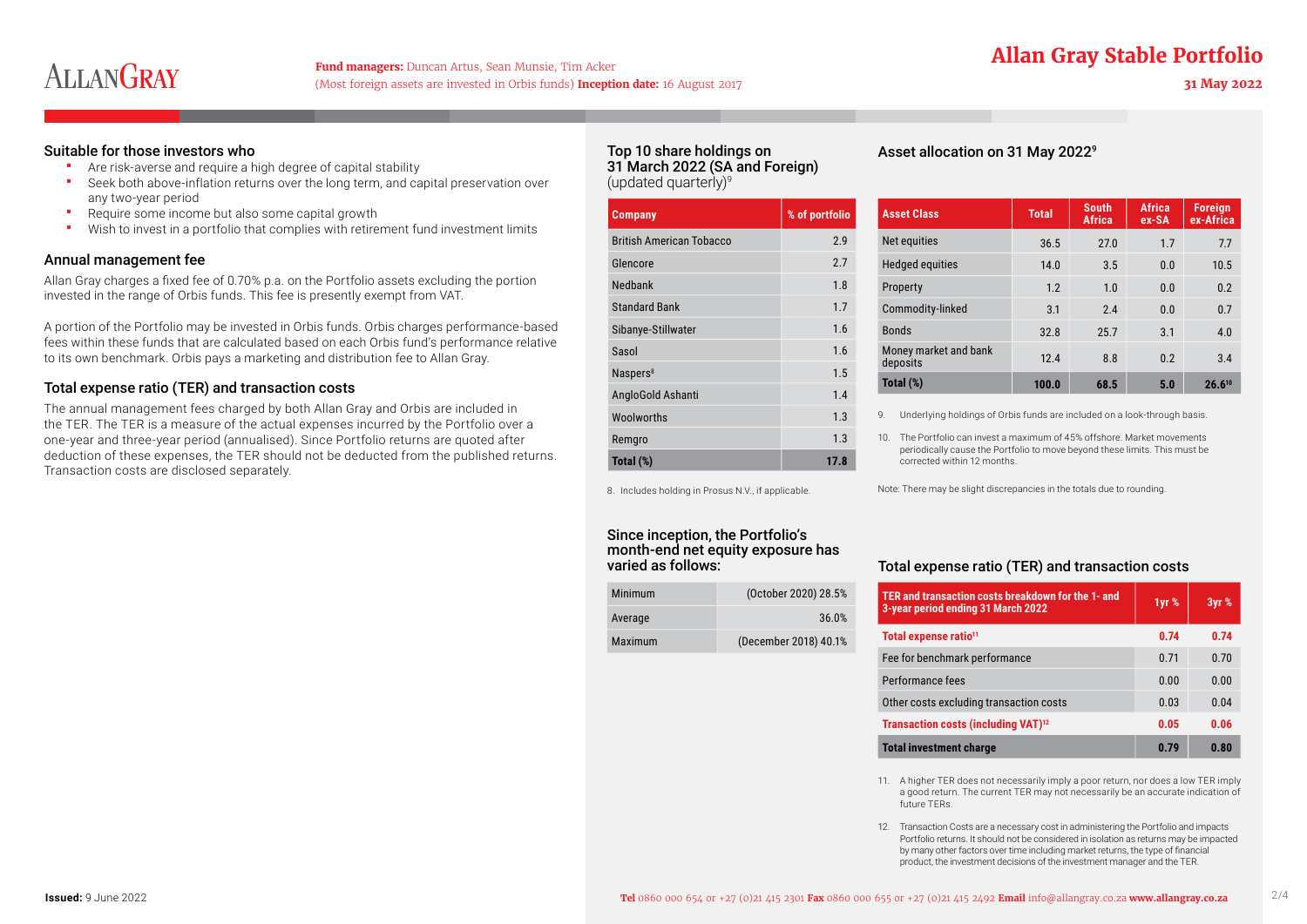### **Fund managers:** Duncan Artus, Sean Munsie, Tim Acker **Allan Gray Stable Portfolio**

# **ALLANGRAY**

(Most foreign assets are invested in Orbis funds) **Inception date:** 16 August 2017 **31 May 2022**

Russia invaded Ukraine during the quarter. This led to heightened volatility in global markets as investors processed the event and tried to forecast the potential knock-on effects. Increased global tensions and rising inflation have the potential to derail the global economy's recovery. The Portfolio is well diversified and delivered a return of 1.8% over the past quarter.

As South Africans, we are used to moderate levels of inflation as a feature of daily life. For developed markets, this has not been the case in recent times. For example, in the US, consumer inflation from 2009 to 2020 averaged only 1.6% and rarely exceeded 2.5%. Inflation started to increase meaningfully during 2021 and the most recent annualised US inflation numbers are above 7%. Only some of this is explained by a higher oil price; more important are unusually stimulative monetary and fiscal policies as well as supply chain constraints. High global inflation will feed into higher local inflation, with specific contributions from higher prices for commodities such as wheat and oil.

Inflation is often the biggest risk to conservative investors. Investments in "safe" instruments such as cash or bonds have a low risk of capital loss but offer no protection against inflation, which erodes the purchasing power of each rand. Investments in shares may feel less safe in the short term due to higher volatility and the possibility of capital loss but provide greater protection against inflation over the long term. Most companies have some ability to raise prices or own assets which maintain their value as prices rise.

The Portfolio uses a combination of investments in shares, bonds, cash and other instruments to construct a portfolio which should do well in most scenarios without taking undue risks.

The Portfolio can also use an offshore allocation, which partially buffers against a fall in the value of South African assets or the rand.

It is worth reviewing the aims of the Portfolio:

- To achieve a high degree of capital stability;
- To minimise the risk of loss over any two-year period; and
- To produce long-term returns that are better than bank deposits and inflation.

The Portfolio remains well positioned to take advantage of opportunities, including those in the South African market where many companies still trade on reasonable valuations. Positions in cash, fixed income, hedged equities, commodities and offshore assets provide some balance to the volatility of equity markets. South Africa faces serious macro challenges, but buyers of South African bonds are well compensated for these risks. The Portfolio maintains a relatively conservative fixed income position. Inflation-linked bonds provide some protection against rising inflation.

Following announcements in the recent Budget speech, the South African Reserve Bank has confirmed that the offshore investment limits for portfolios that are mandated to invest offshore, including those that comply with the retirement fund regulations (Regulation 28 of the Pension Funds Act), are increased to 45%. As always, decisions regarding the Portfolio's level of offshore exposure will continue to be made according to our assessment of where the best value can be found over the long term.

Since the onset of the COVID-19 pandemic – at the start of 2020 – the Portfolio has delivered an annualised return of 9.6%, outperforming inflation by 5.0% per annum.

#### **Portfolio manager quarterly commentary as at 31 March 2022**